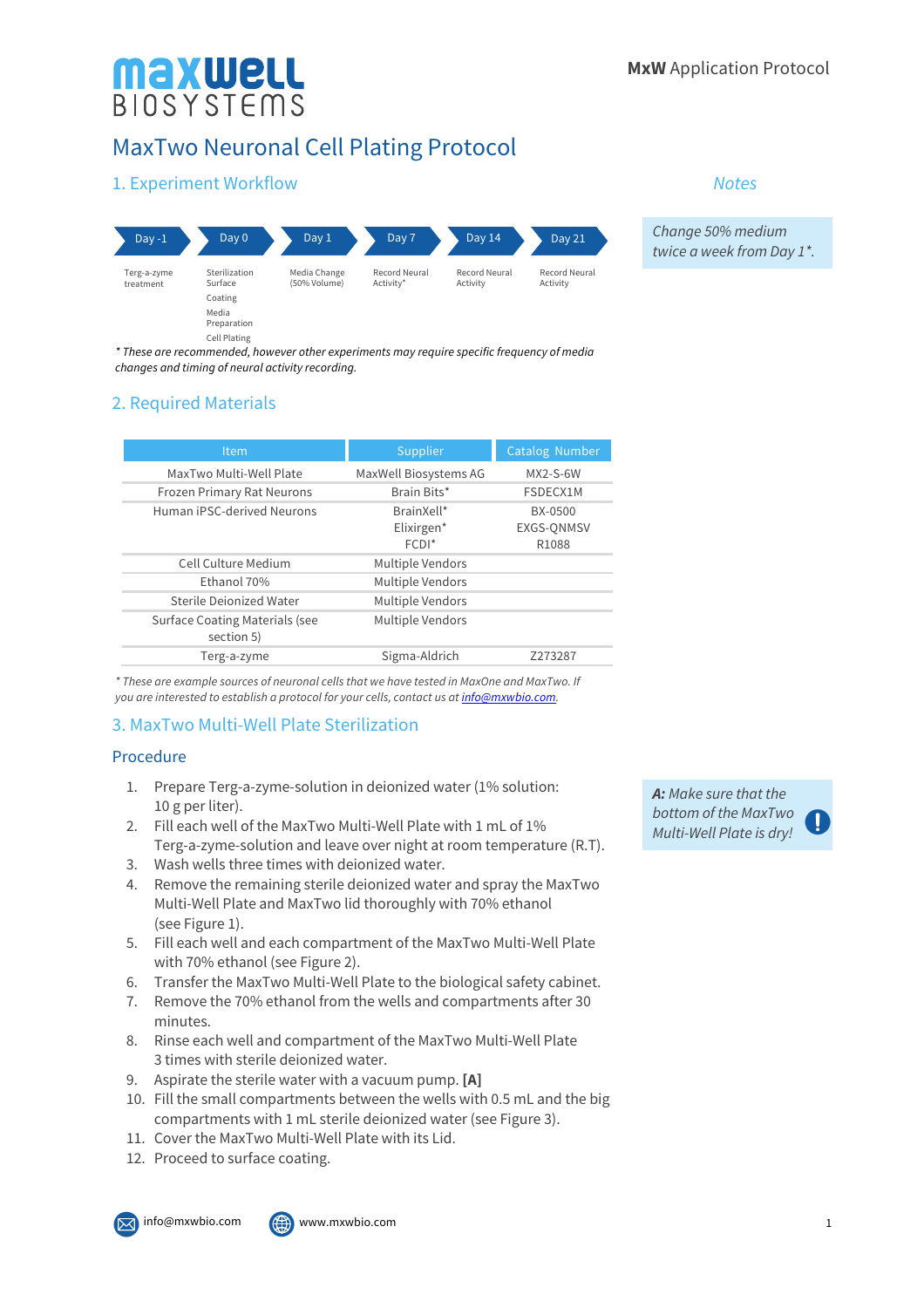## **MxW** Application Protocol



| Chemical                  | Poly (Ethyleneimine)<br>(PEI)                                            | Poly-L-Ornithine<br>(PLO)                                                         | Poly-D-Lysine<br>(PDL)       |
|---------------------------|--------------------------------------------------------------------------|-----------------------------------------------------------------------------------|------------------------------|
| Company                   | Sigma/Merck                                                              | Sigma/Merck                                                                       | ThermoFisher<br>Scientific   |
| Catalog<br><b>Number</b>  | P3143                                                                    | P4957                                                                             | A3890401                     |
| Working<br>Concentration  | $0.07\%$                                                                 | 0.005%                                                                            | $0.1$ mg/mL                  |
| Incubation                | $37^{\circ}$ C                                                           | $37^{\circ}$ C                                                                    | $37^{\circ}$ C               |
| Location                  | $5\%$ CO <sub>2</sub> incubator                                          | $5\%$ CO <sub>2</sub> incubator                                                   | 5% CO <sub>2</sub> incubator |
| <b>Incubation</b><br>Time | 1 hour                                                                   | 2 hours                                                                           | 1 hour                       |
| Preparation               | Dilute stock in sterile<br>borate buffer<br>See preparation notes<br>PEI | Dilute stock in sterile<br>deionized water<br>See preparation notes<br><b>PLO</b> | Ready to use                 |

Preparation for PEI

- 1. Prepare 100 mL of 1X borate buffer: dilute 5 ml of 20X borate buffer (ThermoFisher Scientific 28341) in 95 mL in sterile water.
- 2. Prepare an intermediate 7% PEI solution: pour 1 mL of 50% PEI solution into a 15 mL centrifuge tube and allow it to settle. Add 6 mL of 1X borate buffer to obtain an intermediate ~7% PEI solution (can be stored in 1 mL aliquots at -20°C for 1 month).
- 3. Prepare a final ~0.07% PEI solution by diluting 1 mL of intermediate 7% PEI solution in 99 mL of 1X borate buffer.
- 4. For sterilization, filter through a 0.22 µm filter unit.

#### Preparation for PLO

- 1. Mix 1 mL 0.01% PLO stock solution with 1 mL sterile water.
- 2. For sterilization, filter through a 0.22 µm filter unit.

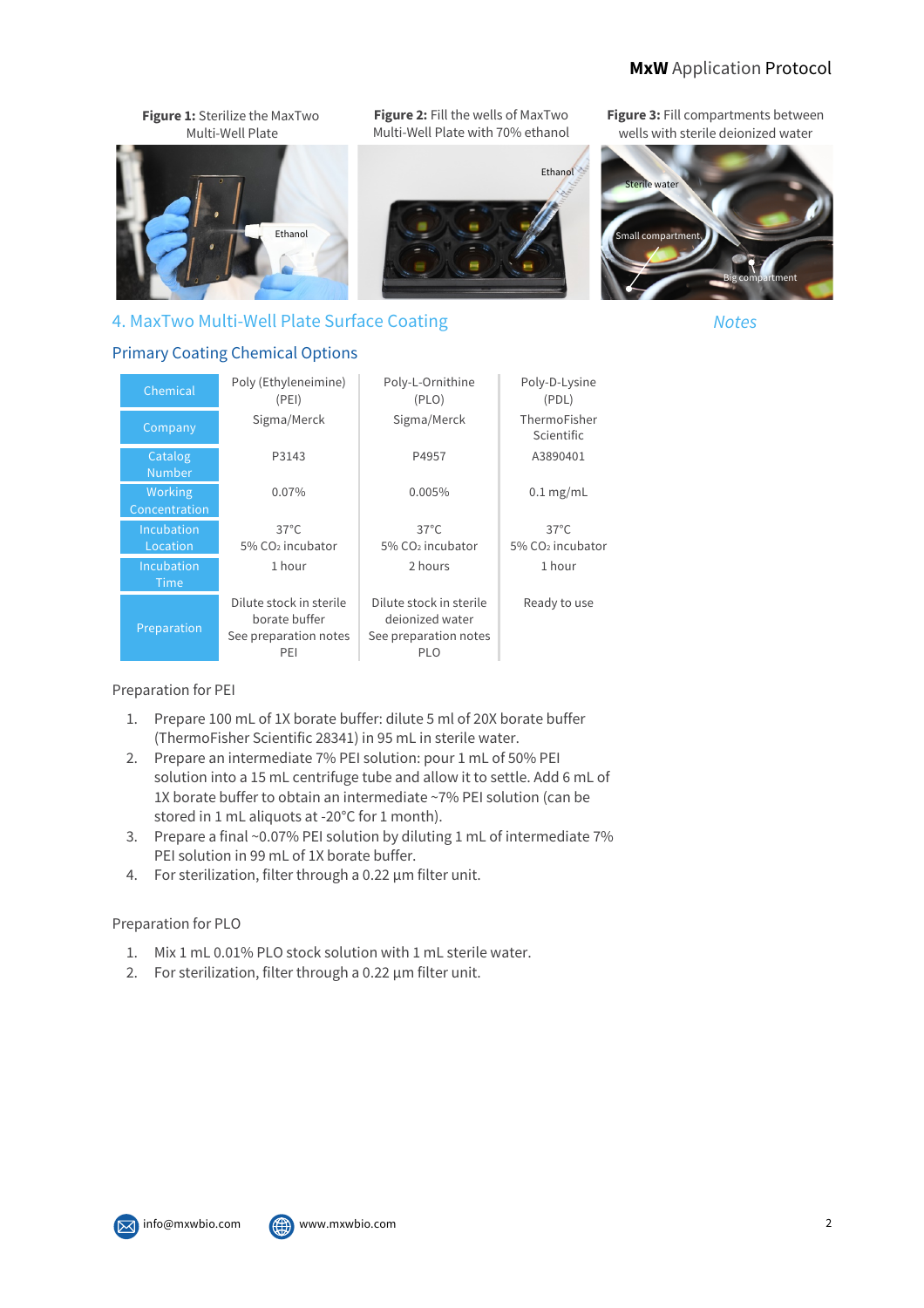*Notes*

#### Surface Coating Area Options

|                                           | Whole-Area Plating |  |
|-------------------------------------------|--------------------|--|
| Area                                      | $25 \text{ mm}^2$  |  |
| Drop for primary coating (e.g. PDL)       | $50 \mu L$         |  |
| Drop for secondary coating (e.g. Geltrex) | $50 \mu L$         |  |
| Cell drop volume                          | $50 \mu L$         |  |
| Primary rat neurons                       |                    |  |
| Cell number                               | 60'000 - 80'000    |  |
| Density (cells/mm <sup>2</sup> )          | $2'400 - 3'200$    |  |
| Human iPSC-derived neurons                |                    |  |
| Cell number                               | 200'000 - 300'000  |  |
| Density (cells/mm <sup>2</sup> )          | $8'000 - 12'000$   |  |
| Picture of plating area                   |                    |  |
|                                           |                    |  |



#### Procedure (example PDL)

- 1. Add PDL solution to each well of the MaxTwo Multi-Well Plate covering the entire electrode array (see Figure 4). **[B]**
- 2. Cover the MaxTwo Multi-Well Plate with its Lid.
- 3. Incubate the MaxTwo Multi-Well Plate with PDL in a 5%  $CO<sub>2</sub>$  incubator at 37°C. **[C]**
- 4. Aspire PDL.
- 5. Rinse each well of the MaxTwo Multi-Well Plate 3 times with 1 mL sterile deionized water.
- 6. Aspirate the sterile water with a vacuum pump.

5. Cell Plating

## Secondary Coating Chemical Options

| Chemical                  | I aminin                                       | Matrigel                                       | Geltrex                                        |
|---------------------------|------------------------------------------------|------------------------------------------------|------------------------------------------------|
| Company                   | Sigma/Merck                                    | Corning                                        | ThermoFisher<br>Scientific                     |
| Catalog<br><b>Number</b>  | L <sub>2020</sub>                              | 354230                                         | A1569601                                       |
| Working<br>Concentration  | $0.02$ mg/mL                                   | $0.4$ mg/mL                                    | 1x                                             |
| Incubation<br>Location    | $37^{\circ}$ C<br>5% CO <sub>2</sub> incubator | $37^{\circ}$ C<br>5% CO <sub>2</sub> incubator | $37^{\circ}$ C<br>5% CO <sub>2</sub> incubator |
| Incubation<br><b>Time</b> | 30 minutes                                     | 2 hours                                        | 1 hour                                         |
| Preparation               | Dilute stock in cell<br>culture media          | Dilute stock in cell<br>culture media          | Ready to use                                   |



Ţ *B: Gently pipette the coating solution onto the center of each MEA. Avoid touching the MEA surface with the tip of the pipette!*

*C: Adapt incubation time according to primary coating chemical.*